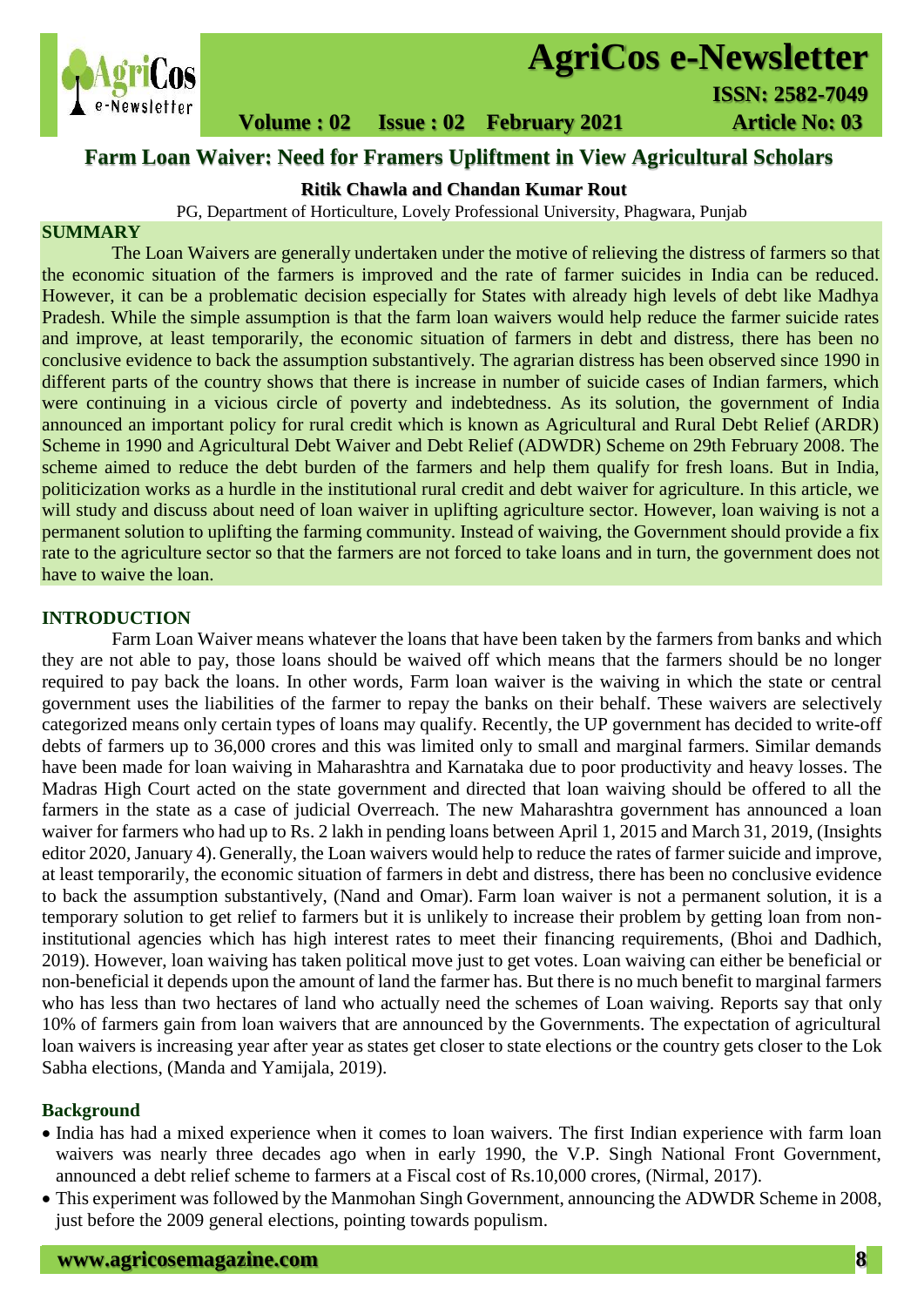- In 2017, UP Government had waived off loans amounting to approx Rs. 30,000 crores. They have also written off loans amounting to Rs. 6,000 crores given to small and marginal farmers which have turned into NPAs (Non Performing Assets). As per estimates, the impact will be around 2.6% of state GDP.
- Also states like Punjab and Maharashtra have resorted to farm loan waivers to placate the demands of the farmers.

### **Why Is Farm Loan Waiver Important? (Farm Loan waivers- Insights. Retrieved from)**

- Indian agriculture facing many problems like scattered holding of land, low productivity, poor soil quality, depleting ground water levels, high input costs such as seeds, fertilizers and machinery, monsoon problems.
- Farmers are not getting remunerative prices of their produce. Due to which they are forced to borrow loan for managing expenses.
- Also, many small and marginal farmers are ineligible for bank credit having higher rate of interest from noninstitutional/private sources.
- Indebtedness is the main reason of farmer suicides. So, to avoid farmers suicides waiving of loan is necessary to overcome indebtedness.

### **Need of Farm Loan Waiver**

In India, agriculture sector plays an important role to generate national income and the majority of India's population depends upon agriculture production for their livelihood. The ups and downs in agriculture sector directly affect the Indian economy, which can be seen during 1990s. This was the time, when the agrarian distress was found in different parts of the country. From 1990s to mid-2000s, Growth rates of agricultural production were lower as compared to1980s. This was due to the withdrawal of financial institutions for financing in agriculture sector. This withdrawal was done by offering more protection to other commodities and by providing fewer subsidies as compare to the size of the agricultural economy. It resulted in an increase in the costs of inputs such as fertilizers, seeds, diesel, electricity, etc. and led to the unavailability of inputs to all farmers, mainly small and marginal farmers, (Raghav and Rajawat, 2016).The need of providing loan waivers arises due to following factors:-

- **Rainfed Agriculture:-**Around 52% of the farming area is still rainfed while the use drip and sprinkler irrigation method is limited to only 1.6% and 0.8% respectively.
- **Informal credit disbursal:-**Non-institutional credit to agriculture sector is approximately 40% and it not only has exorbitant interest rate but is also exploitative which results in decrease in farm income and increase in suicide of farmers.
- **Skewed procurement:-**Physical procurement by FCI (Food Corporation of India) is conducted only for rice and wheat leaving out other crops.
- **Farmer suicides:-**Farmer suicides are a very disturbing outcome of the failings of agricultural policy and a blotch on the face of a nation making advances in space. Maharashtra alone reported 852 farmer suicides in the four months between January to April in 2017, according to Government data. This means an average of seven farmer suicides were reported every single day during this period.
- **Decline in productivity:-**Farmers are facing the challenges of failing productivity. The farmer's productivity decreases due to the various reasons like inappropriate implementation of insurance scheme, improper modernization of agriculture system, inappropriate implementation of credit system, lack of data availability with the government, lack of inadequate infrastructure and improper monsoon. Their ability to pay loans is very less as the profits are almost non-existent. They are thus reduced to penury and selling their lands at sub-optimal rates. This vicious cycle is further fueled by underdeveloped marketing networks leading to improper supply of inputs which increases costs and declines productivity further.

#### **The immediate factors which trigger the demand of loan waivers are as follows:**

 **Minimum support price (MSP):-**Only 22 crops are considered cover under this scheme. Only 10% of the farmers are aware of the existence of this scheme. Also, the majority of the farmers are affected who sell commodities directly to the market when market prices fall below MSP.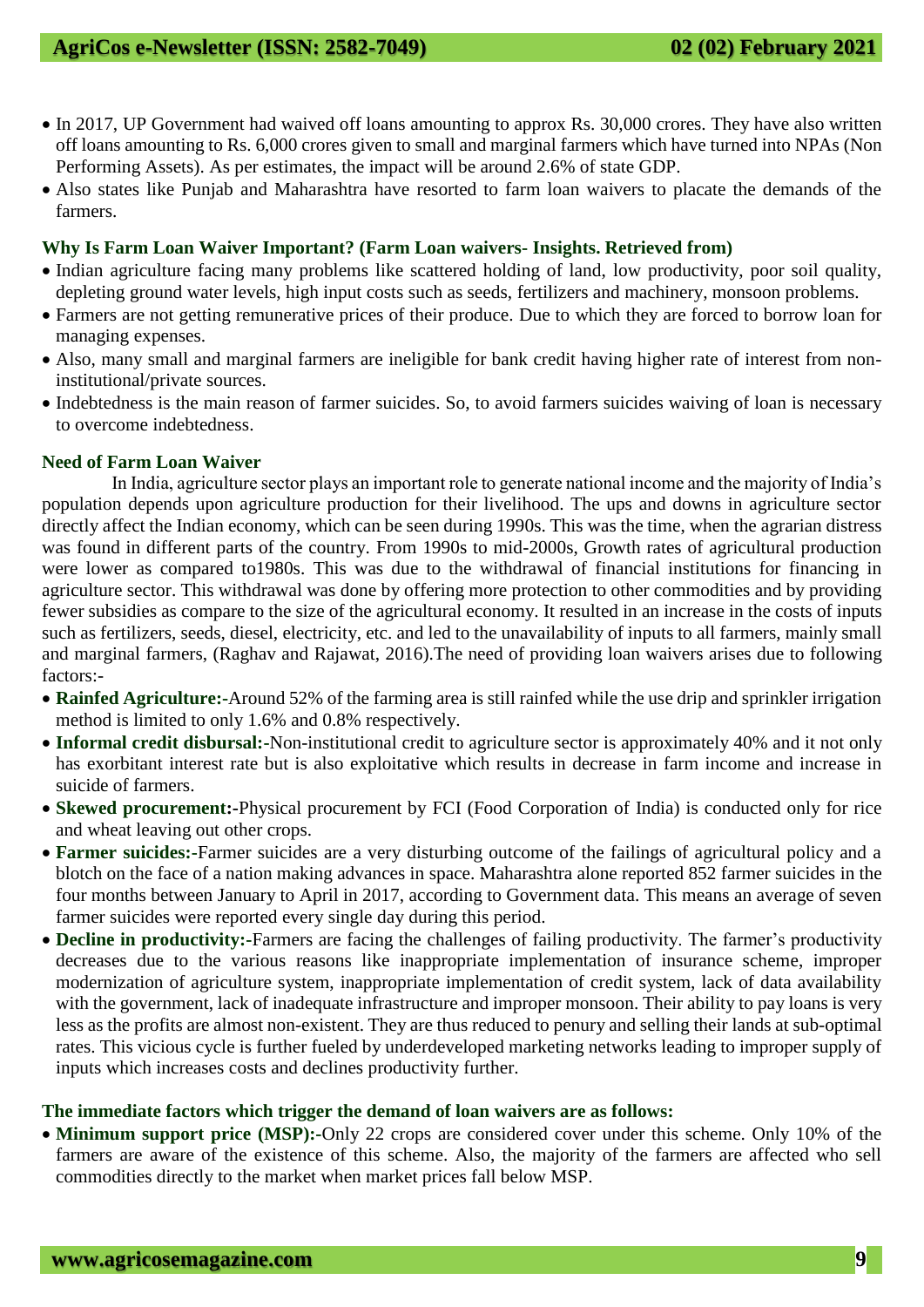- **Compensation:-**State compensation to farmers via National Disaster Response Fund (NDRF), State Disaster Response Fund (SDRF) falls short on the required amount during distress years which causes loan defaults.
- **Insurance:-**As there is less than 24% of the gross cropped area (from the target of 40%) is considered in the government-run crop insurance schemes immobilizing the farmer's capacity to realize revenues.
- **Low agriculture income:-**Due to low agriculture output and income farmer unable to fulfill his livelihood and family expenses which forces him to get a loan.
- **Low scale landholdings:-**Low scale landholding of farming community also forces them to get a loan to fulfill their family needs. As 85% landholdings of country is below 2 hectares.
- **Weather and market risks:-**Crop failures due to weak monsoon or other natural phenomenon like droughts or floods and limited availability of Minimum Support Price on selective crops adds to the distress.
- **Non-institutional borrowing:-**Survey done by NSS states that there is increasing non-institutional sources faster than institutional sources in giving loan because of their high interest rate they find it as a new business.

**PROS:** The main pros for farm loan waiver are as follows:( https://pinterview-in.medium.com)

- In India agricultural crops are totally dependent on monsoons. Due to climate change, natural calamities farmers are in big loss and yield of produce has been affected and decline. Due to which farmers will get trapped in debt. So, it's a good step to waive farm loans.
- Many farmers leaving the agriculture sector and migrating to the cities and even some farmers are selling their lands to big land holders at very low rates for their survival. If this situation continues, there will be a problem of food scarcity. So to overcome this situation, Government need to gain the farmers trust. So, to attract the farmers towards farming by carrying low interest loans schemes.
- Many farmers take money from non-institutional sources like moneylenders or big land holders at a very high rate of interest and they face the problem of indebtedness. Farm loan waiver schemes will help these farmers to take the money from institutional sources instead of other sources.

**CONS:** The main cons for farm loan waiver are as follows:

- Loan waiver schemes promotes credit indiscipline [8]. Even the farmers who are able to pay may not repay their loans in the expectation of a waiver. They turn into deliberate defaulters hoping that their loans will be waived sooner or later.
- Big farmers take too much loans even if there is no need. Therefore, this will harmful for the small or marginal farmers who are genuinely need loans [8].
- The main limitation of loan waiver is that in many situations, one household can have multiple loans from different sources also in the name of other family members which entitles it to multiple loan waiving [1].
- Loan waivers are used by political parties as a tool to influence voters during elections, despite proven longterm ineffectiveness of this measure.
- A Niti Aayog study highlighted the fact that about three-fourth of the farm loans in some states were being used for consumption rather than meeting agriculture needs without any evidence in the increase in investment and productivity of beneficiary household.

### **Issues Associated With Farm Loan Waiver**

Now, we know that, in short run Farm Loan Waiver will be helpful for the farmers because they will not be ask to pay back the loans which the farmers have taken and hence, they can use that money to increase their production etc. On the other hand, in the long run it is not beneficial either for the farmers or for economy or for the banks and financial institutions. Therefore, some of the issues which are associated with Farm loan waiver and how it can be a problem for the economy as a whole are as follows:

It puts a significant burden on state budgets as banks will have to be compensated for the losses they incur.

- Even those farmer's who are capable of paying back the loans, benefit from this, thereby encouraging willful default.
- This also amounts to a moral hazard.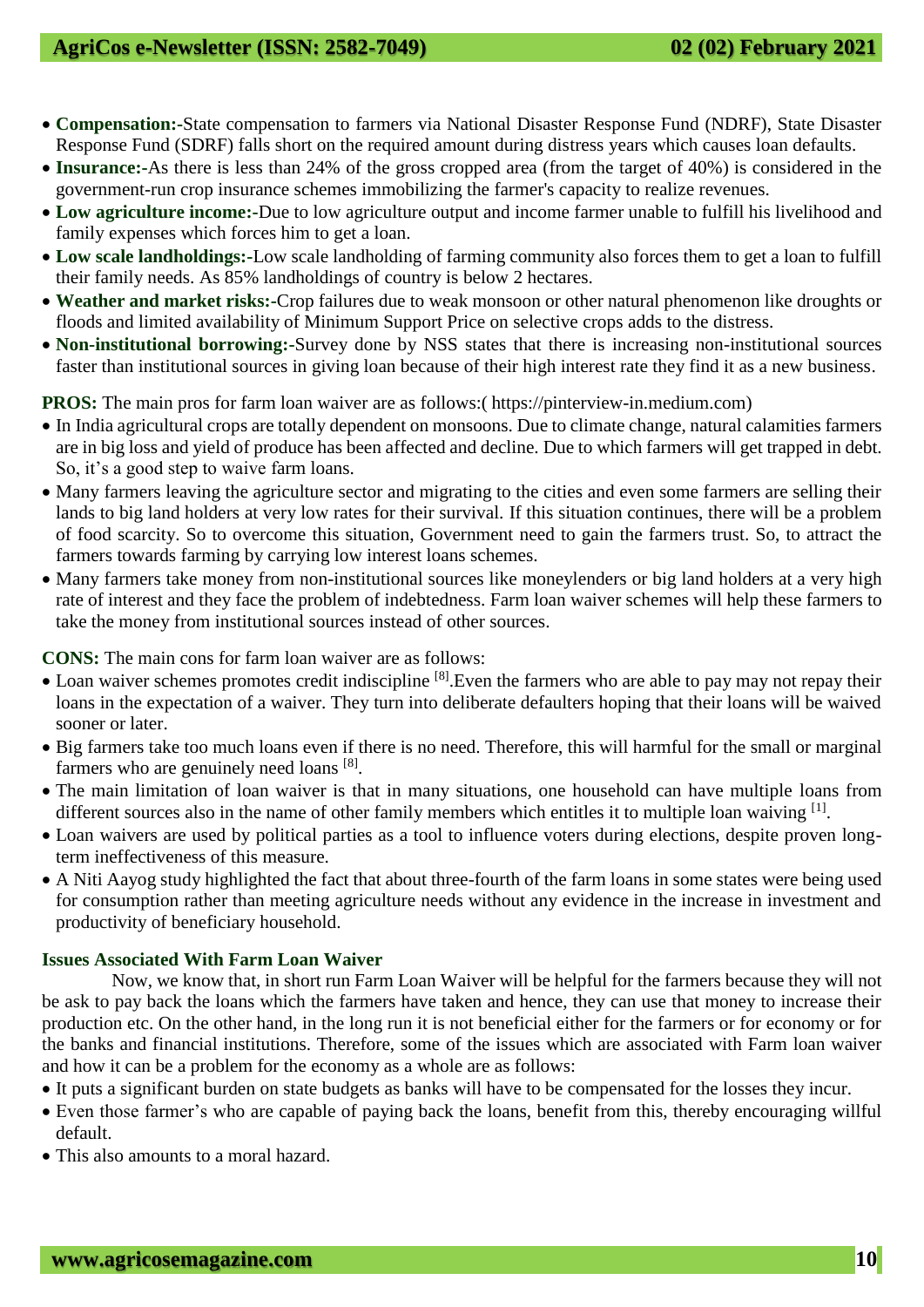- It leads to wastage and misuse of money. Farmers borrow money but don't utilize it productively because they know that loans will be waived off.
- Loan waiver covers a small portion of farmers only as a major chunk still borrows from non institutional sources (i.e. from money lenders).
- A lot of borrowing by farmers, which is waived off, is for non-farm purposes also.
- Farm loan waivers are actually the symptoms of another major issue. The real problem is populist lending which pushes farmers in debt trap.
- Farm loan waivers increase the Fiscal deficit of the Government.
- Providing loan waivers in some states promote farmers from other states also demanding farm loan waiver.
- Debt waiver may lead to reduction in productive investments and more spending on consumption.

#### **Sustainable Solutions for Farm Loan Waiver:**

There are some solutions that are actually related to improving the position of the agriculture in our country and can eliminate the need of loan waivers.

- Switch to non farming activities like dairy, animal husbandry etc. along with farming.
- Improved technology, expansion of irrigation coverage, provide structural reforms are appropriate measures for raising productivity and farmer's income.
- e-NAM (e-National Agriculture market)-so that farmers don't have to sell at distress sale.
- Contract farming.
- Crop diversification.
- Mechanization of agriculture.
- Strengthen Land leasing

### **CONCLUSION**

From the above study, the result is concluded that Farm Loan Waiver is not a permanent solution to agriculture sector. It is a temporary solution which provides some relief to farmers when they are in a distress situation but all the farmers are not getting benefit from this scheme. Study done by World Bank have showed that for Indian agriculture sector Farm Loan waiver is not a permanent solution. In India, around 86% of the farmers are small and marginal farmers, as per NITI Aayog, the farmers who avail themselves of institutional loans are very less and in some states about 25% only because these waivers are selectively categorized and only certain types of loans may qualify. The announcement of loan waivers during the time of election should be prohibited by the election commission to stop this populist practice because if they are waiving the loan, then the moral of the farmers who were giving loan from their time goes down. They feel that the loan has to be waive in the last, so why are we paying on a timely loan, then it is happening that even those who have money stop paying the loan. As many studies reported that Loan waiving is more beneficial for large farmers who have much more land and able to pay back the loan to banks. There is no much benefit to marginal farmers who has less than two hectares of land who are actually need the scheme of Loan waiving as many small and marginal farmers are ineligible for bank credit having higher rate of interest from non-institutional/private sources. So, there should be some kind of mechanism for waiving loan like those farmers who have 4 to 5 hectares of land or if they are already a rich farmer their loan should not be waived. Only those farmers' loans should be waived which have less than 2 hectares of land. The Government should pay more attention to the structural reforms of the farmers like irrigation related, marketing related or soil health related, rather than waiving loans. Because if the farmers income will increase they definitely will be in a position to repay back their loans**.** So, the need of Farm Loan Waiver will not arise. At last, study and discussion revealed that the Loan waiver Scheme must be based on only when there is a problem of natural calamities like drought, earthquakes and the problem of crop failures arises due to poor monsoon.

### **FUTURE PROSPECTS**